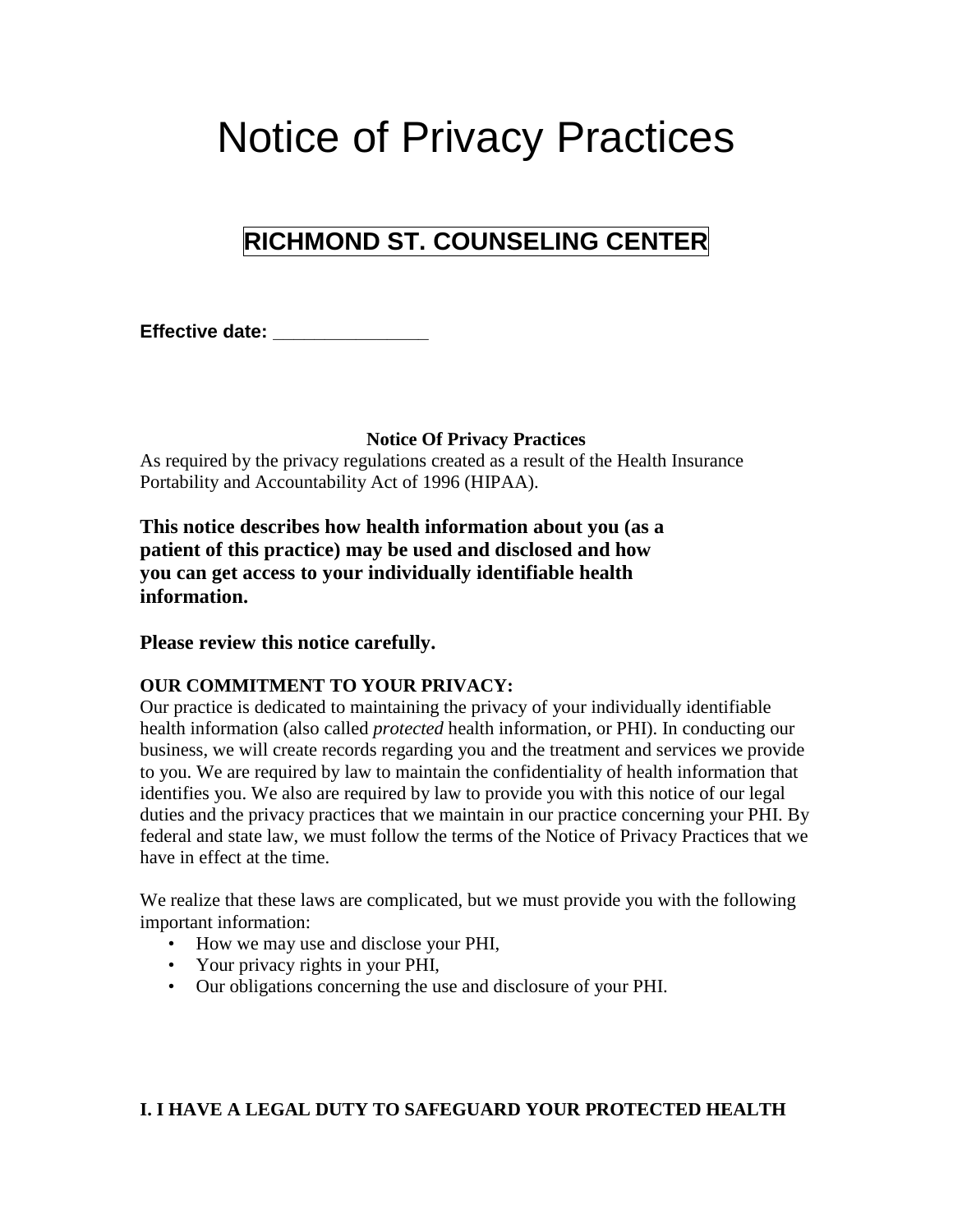**lNFORMATION (PHI)** I am legally required to protect the privacy of your PHI, which includes information that can be used to identify you that I've created or received about your past, present, or future health or condition, the provision of health care to you, or the payment of this health care. I must provide you with this Notice about my privacy practices, and such Notice must explain how, when, and why I will "use" and "disclose" your PHI. A "use" of PHI occurs when I share, examine, utilize, apply, or analyze such information within my practice; PHI is "disclosed" when it is released, transferred, has been given to, or is otherwise divulged to a third party outside of my practice. With some exceptions, I may not use or disclose any more of your PHI than is necessary to accomplish the purpose for which the use or disclosure is made. And, I am legally required to follow the privacy practices described in this Notice.

However, I reserve the right to change the terms of this Notice and my privacy policies at any time. Any changes will apply to PHI on file with me already. Before I make any important changes to my policies, I will promptly change this Notice and post a new copy of it in my office and on my website. You can also request a copy of this Notice from me, or you can view a copy of it in our office or on our website, which is located at www. Wendyjvitalich.com

**II. HOW I MAY USE AND DISCLOSE YOUR PHI.** I will use and disclose your PHI for many different reasons. For some of these uses or disclosures, I will need your prior authorization; for others, however, I do not. Listed below are the different categories of my uses and disclosures along with some examples of each category.

#### **A. Uses and Disclosures Relating to Treatment, Payment, or Health Care Operations Do Not Require Your Prior Written Consent**. I can use and disclose your PHI without your consent for the following reasons:

- 1. **For treatment**. I can disclose your PHI to physicians, psychiatrists, psychologists, and other licensed health care providers who provide you with health care services or are involved in your care. For example, if you're being treated by a psychiatrist, I can disclose your PHI to your psychiatrist in order to coordinate your care.
- 2. **To obtain payment for treatment**. I can use and disclose your PHI to bill and collect payment for the treatment and services provided by me to you. For example, I might send your PHI to your insurance company or health plan to get paid for the health care services that I have provided to you. I may also provide your PHI to my business associates, such as billing companies, claims processing companies, and others that process my health care claims.
- 3. **For health care operations**. I can disclose your PHI to operate my practice. For example, I might use your PHI to evaluate the quality of health care services that you received or to evaluate the performance of the health care professionals who provided such services to you. I may also provide your PHI to our accountants, attorneys, consultants, and others to make sure I'm complying with applicable laws.
- 4. **Other disclosures**. I may also disclose your PHI to others without your consent in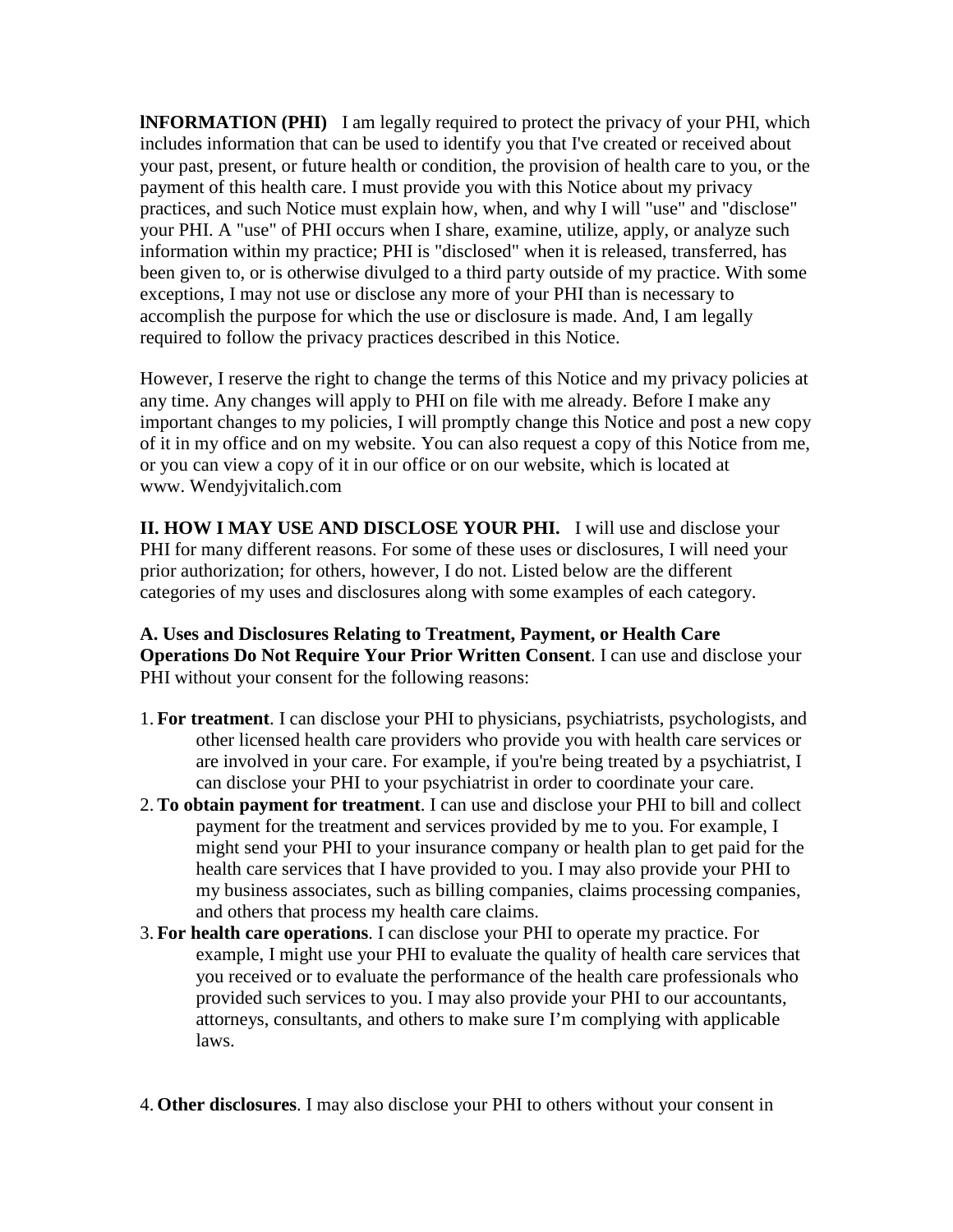certain situations. For example, your consent isn't required if you need emergency treatment, as long as I try to get your consent after treatment is rendered, or if I try to get your consent but you are unable to communicate with me (for example, if you are unconscious or in severe pain) and I think that you would consent to such treatment if you were able to do so.

**B. Certain Uses and Disclosures Do Not Require Your Consent**. I can use and disclose your PHI without your consent or authorization for the following reasons:

- 1. **When disclosure is required by federal, state or local law; judicial or administrative proceedings; or, law enforcement**. For example, I may make a disclosure to applicable officials when a law requires me to report information to government agencies and law enforcement personnel about victims of abuse or neglect; or when ordered in a judicial or administrative proceeding.
- 2. **For public health activities**. For example, I may have to report information about you to the county coroner.
- 3. **For health oversight activities**. For example, I may have to provide information to assist the government when it conducts an investigation or inspection of a health care provider or organization.
- 4. **For research purposes**. In certain circumstances, I may provide PHI in order to conduct medical research.
- 5. **To avoid harm**. In order to avoid a serious threat to the PHI to law enforcement personnel or persons able to prevent or lessen such harm.
- 6. **For specific government functions**. I may disclose PHI of military personnel and veterans in certain situations. And I may disclose PHI for national security purposes, such as protecting the President of the United States or conducting intelligence operations.
- 7. **For workers' compensation purposes**. I may provide PHI in order to comply with workers' compensation laws.
- 8. **Appointment reminders and health related benefits or services**. I may use PHI to provide appointment reminders or give you information about treatment alternatives, or other health care services or benefits I offer.
- **C. Certain Uses and Disclosures Require You to Have the Opportunity to Object.** 1.Disclosures to family, friends, or others. I may provide your PHI to a family member, friend, or other person that you indicate is involved in your care or the payment for your health care, unless you object in whole or in part. The opportunity to consent may be obtained retroactively in emergency situations.

**D. Other Uses and Disclosures Require Your Prior Written Authorization**. In any other situation not described in sections III A, B, and C above, I will ask for your written authorization before using or disclosing any of your PHI. If you choose to sign an authorization to disclose your PHI, you can later revoke such authorization in writing to stop any future uses and disclosures (to the extent that I haven't taken any action in reliance on such authorization) of your PHI by me.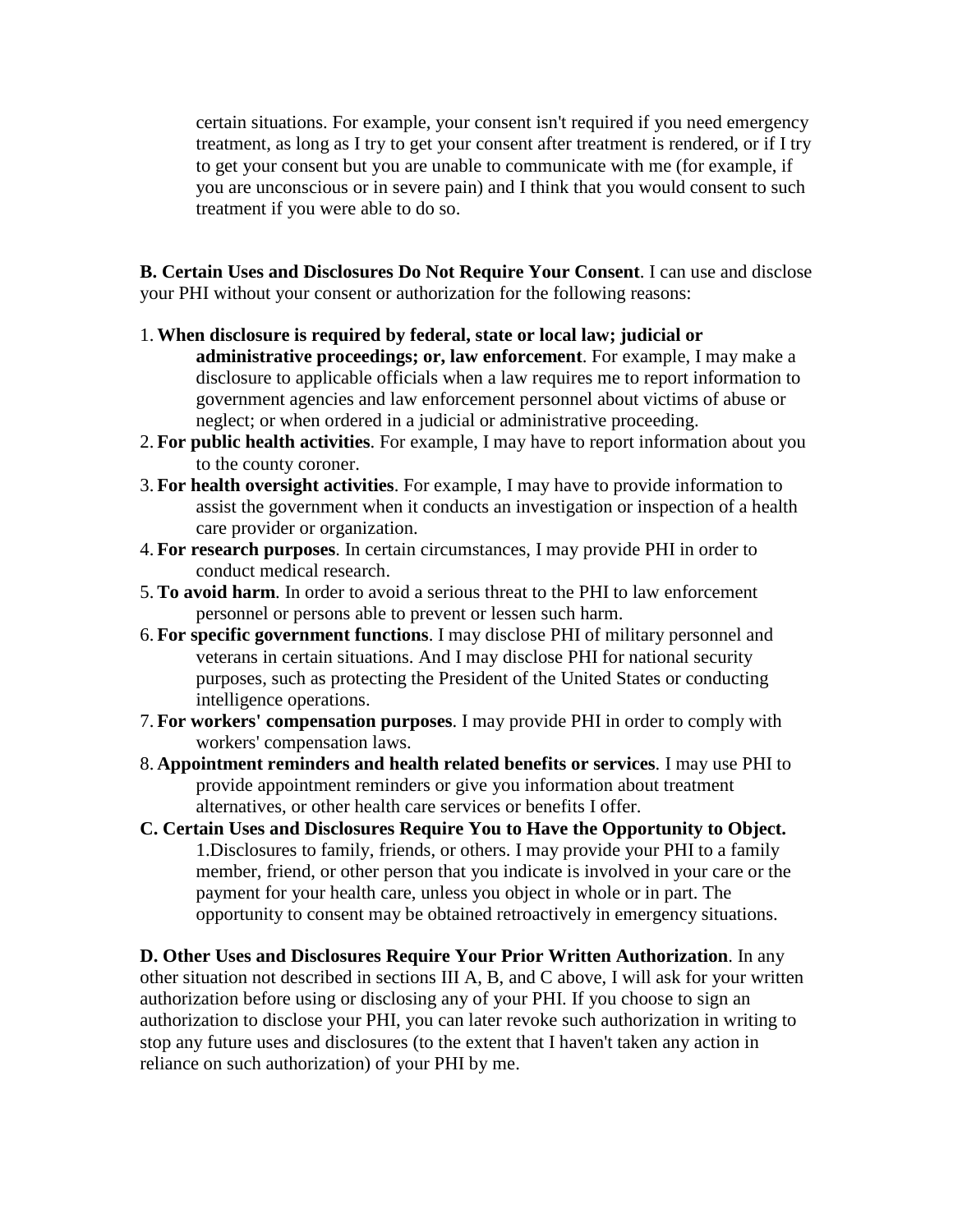#### **III. WHAT RIGHTS YOU HAVE REGARDING YOUR PHI** Y ou have the **following rights with respect to your PHI:**

**A. The Right to Request Limits on Uses and Disclosures of Your PHI**. You have the right to ask that I limit how I use and disclose your PHI. I will consider your request, but I am not legally required to accept it. If I accept your request, I will put any limits in writing and abide by them except in emergency situations. You may not limit the uses and disclosures that I am legally required or allowed to make.

**B. The Right to Choose How I Send PHI to You**. You have the right to ask that I send information to you to at an alternate address (for example, sending information to your work address rather than your home address) or by alternate means (for example, e-mail instead of regular mail) I must agree to your request so long as I can easily provide the PHI to you in the format you requested.

**C. The Right to See and Get Copies of Your PHI**. In most cases, you have the right to look at or get copies of your PHI that I have, but you must make the request in writing. If I don't have your PHI but I know who does, I will tell you how to get it. I will respond to you within 30 days of receiving your written request. In certain situations, I may deny your request. If I do, I will tell you, in writing, my reasons for the denial and explain your right to have my denial reviewed. If you request copies of your PHI, I will charge you not more than \$.25 for each page. Instead of providing the PHI you requested, I may provide you with a summary or explanation of the PHI as long as you agree to that and to the cost in advance.

### **D. The Right to Get a List of the Disclosures I Have Made.** You have the right

a list of instances in which I have disclosed your PHI. The list will not include uses or disclosures that you have already consented to, such as those made for treatment, payment, or health care operations, directly to you, or to your family. The list also won't include uses and disclosures made for national security purposes, to corrections or law enforcement personnel, or disclosures made before April 15, 2003.

I will respond to your request for an accounting of disclosures within 60 days of receiving your request. The list I will give you will include disclosures made in the last six years unless you request a shorter time. The list will include the date of the disclosure, to whom PHI was disclosed (including their address, if known), a description of the information disclosed, and the reason for the disclosure. I will provide the list to you at no charge, but if you make more than one request in the same year, I will charge you a reasonable cost based fee for each additional request.

#### **E. The Right to Correct or Update Your PHI**. If you believe that there is a mistake in